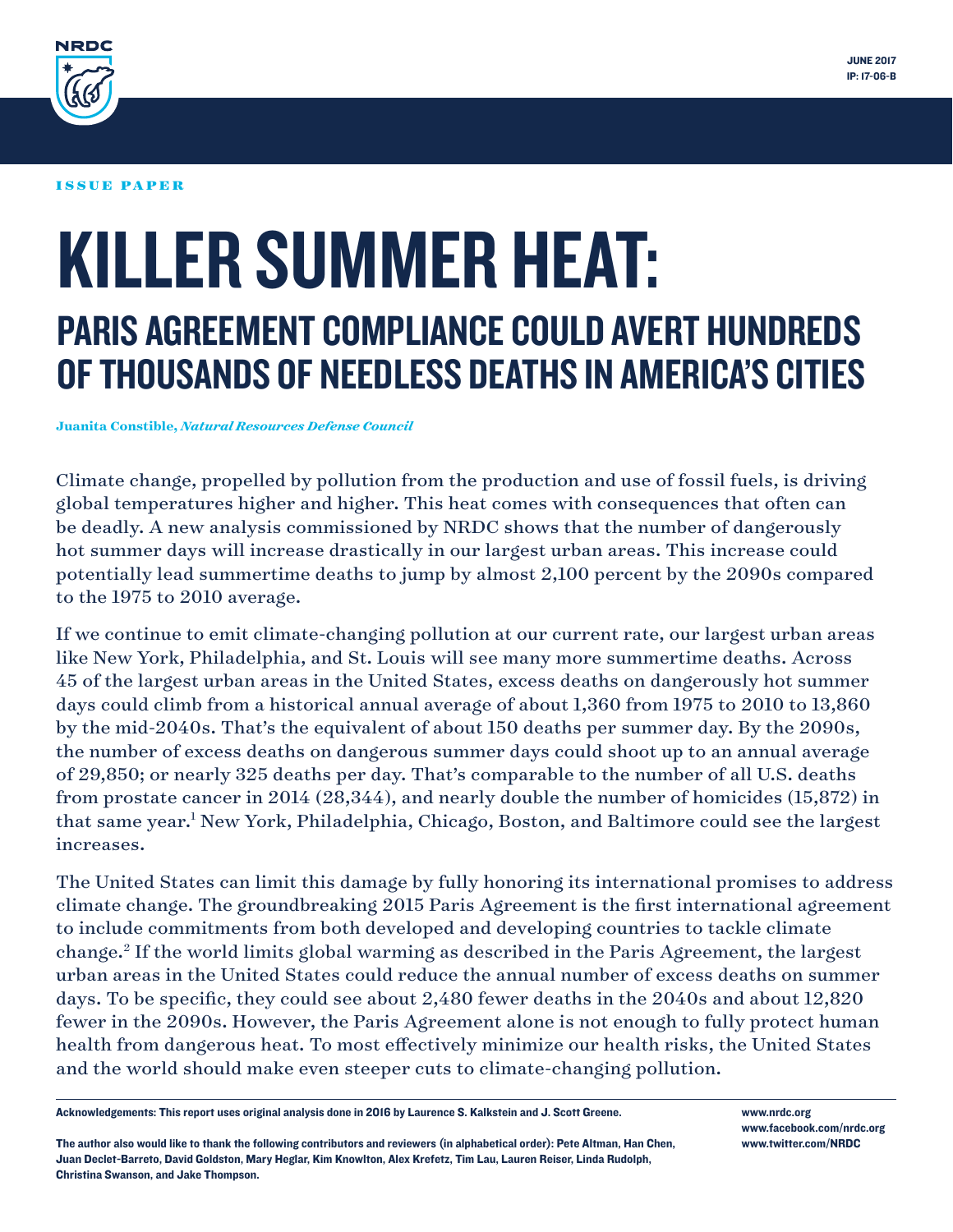#### AMERICA FACES MANY MORE HOT, DEADLY SUMMER DAYS UNDER CLIMATE CHANGE

Complying with the groundbreaking 2015 Paris Agreement, however, can help limit global warming and reduce deaths on dangerously hot summer days in the country's largest urban areas.

|                                                                    | <b>WITHOUT</b><br><b>ACTION*</b>                                                          | <b>WITH THE</b><br><b>PARIS AGREEMENT</b>            |  |  |  |
|--------------------------------------------------------------------|-------------------------------------------------------------------------------------------|------------------------------------------------------|--|--|--|
| NEW YORK                                                           | <b>67</b> more dangerous<br>summer days and<br>7,080 more deaths<br>per year in the 2090s | <b>LIVES SAVED</b><br>per year in the 2090s          |  |  |  |
| PHILADELPHIA                                                       | 75 more dangerous<br>summer days and<br>4,960 more deaths<br>per year in the 2090s        | 1,660<br><b>LIVES SAVED</b><br>per year in the 2090s |  |  |  |
| CHICAGO                                                            | 69 more dangerous<br>summer days and<br>2,330 more deaths<br>per year in the 2090s        | ,630<br>LIVES SAVED<br>per year in the 2090s         |  |  |  |
|                                                                    | 67 more dangerous<br>summer days and<br>1,270 more deaths per<br>year in the 2090s        | 710<br><b>LIVES SAVED</b><br>per year in the 2090s   |  |  |  |
| <b>BALTIMORE</b>                                                   | <b>78</b> more dangerous<br>summer days and 980<br>more deaths per year<br>in the 2090s   | 420<br><b>LIVES SAVED</b><br>per year in the 2090s   |  |  |  |
| Within 45 of the U.S. urban areas with a population of one million |                                                                                           |                                                      |  |  |  |

or more, implementation of the Paris Agreement could reduce total summertime deaths by about 12,820 per year from 2091 to 2100, amounting to more than 128,000 fewer excess deaths over the period.

\*Compared to the historical average (1975 to 2010)

#### DANGEROUS HEAT: THE DEADLY SIDE OF SUMMER

Summer is a time for backyard parties, beach trips, and lazy naps in the shade. But it also can bring extreme heat, which kills an average of 1,300 Americans annually and sends more than 65,000 to emergency rooms with heat-related illnesses.3 Although children, pregnant women, older adults, and people with chronic diseases are most vulnerable, anyone who exerts themselves (whether through work or play) can fall victim to heat-related health problems when temperatures soar to dangerous levels.

And summer, as we know it, is getting hotter because of man-made climate change, which is largely driven by carbon pollution from the production and use of fossil fuels.<sup>4</sup> The year 2016 was the world's hottest on record, falling in line behind 2014 and 2015 as the third record-breaking year in a row (Table 1).<sup>5</sup> Last year was also the second hottest in the continental United States, and the summer of 2016 was record-hot for California and Connecticut and above average in every other state except Hawaii.<sup>6</sup>

| AI MUSPHERIC ADMINISTRATION."                          |             |  |  |  |
|--------------------------------------------------------|-------------|--|--|--|
| <b>RANK (I = HOTTEST YEAR ON</b><br>RECORD, 1880-2016) | <b>YEAR</b> |  |  |  |
| 1                                                      | 2016        |  |  |  |
| $\mathbf{2}$                                           | 2015        |  |  |  |
| 3                                                      | 2014        |  |  |  |
| 4                                                      | 2010        |  |  |  |
| 5                                                      | 2013        |  |  |  |
| 6                                                      | 2005        |  |  |  |
| 7                                                      | 2009        |  |  |  |
| 8                                                      | 1998        |  |  |  |
| 9                                                      | 2012        |  |  |  |
| $10$ (tie)                                             | 2003        |  |  |  |
| $10$ (tie)                                             | 2006        |  |  |  |
| $10$ (tie)                                             | 2007        |  |  |  |

Even small rises in average temperature can greatly increase the threat of heat-related illnesses and deaths.<sup>8</sup> One national study of extreme heat from 1987 to 2005 found the risk of death climbed nearly 2.5 percent for every one degree Fahrenheit increase in average heatwave intensity.9 Furthermore, heatwaves often bring unsafe air days with high levels of smog and other unhealthy air pollution, compounding the health threat.10

Estimates of future heat-related deaths as the climate changes vary widely between studies, depending on the climate model, heatwave definition, analytical technique,

#### TABLE 1: GLOBALLY, 11 OF THE 12 HOTTEST YEARS ON RECORD HAVE OCCURRED SINCE 2003. DATA: NATIONAL OCEANIC AND ATMOSPHERIC ADMINISTRATION.7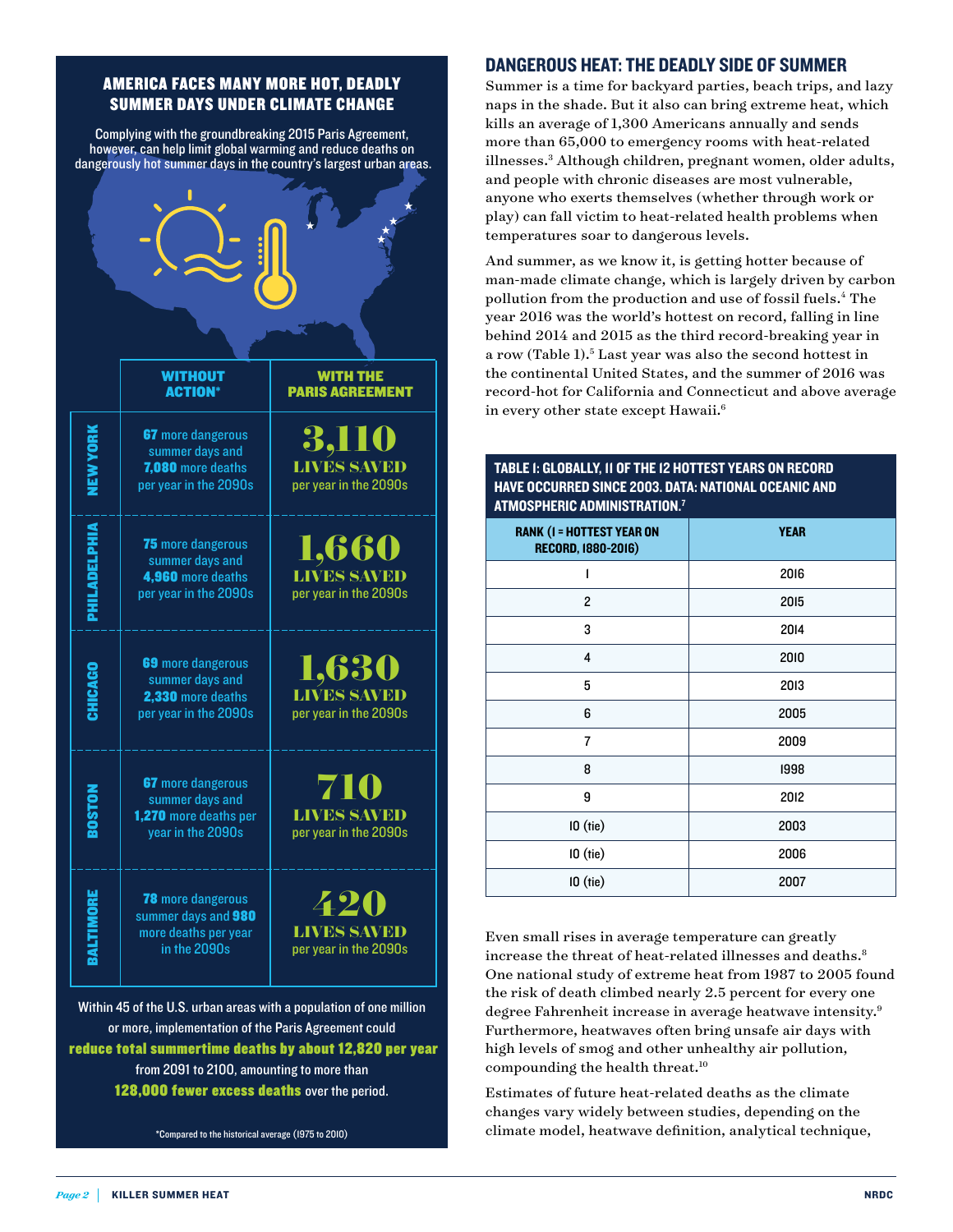#### EXTREME HEAT IS BAD FOR OUR HEALTH

Periodic heat disasters are stark reminders that heat-related health threats should be taken seriously. For example, the record-breaking 2006 heatwave in California accounted for an estimated \$5.3 billion in lost lives and health costs.<sup>13</sup> Excess mortality was widespread across the state during this event, across every gender, age group, race, and ethnicity.<sup>14</sup>

Excessive heat puts stress on our hearts and lungs and can cause health outcomes ranging from minor skin rashes to deadly heatstrokes. The more serious conditions directly caused by heat include:<sup>15</sup>

- <sup>n</sup> painful heat cramps, which can require medical attention if they don't resolve after an hour of rest and rehydration in a cool place.
- <sup>n</sup> heat exhaustion, which can cause weakness, anxiety, dizziness, headaches, and even fainting. Heat exhaustion can be a sign of impending heatstroke.
- <sup>n</sup> heatstroke, which is a medical emergency caused by a rapid rise in body temperature above 104 degrees Fahrenheit. Heatstroke injures the central nervous system and is deadly if left untreated.

Unfortunately, it is notoriously difficult for researchers and health professionals to assess and effectively communicate the full health burden of extreme heat.<sup>16</sup> This is in part because heat is often a contributing factor to death, rather than a direct cause, and therefore might not be mentioned on a death certificate.<sup>17</sup> For example, heat can:<sup>18</sup>

- n dangerously dehydrate people who take diuretics for high blood pressure, glaucoma, or other conditions;
- <sup>n</sup> trigger hyperventilation for people with chronic obstructive pulmonary disease, leading to respiratory failure; and
- n increase the risk of heart attacks and strokes in people with atherosclerosis or other cardiovascular disease.<sup>19</sup>

and underlying assumptions. In general, however, the U.S. Global Change Research Program has concluded with high confidence that, "A warmer future is projected to lead to increases in future mortality on the order of thousands to tens of thousands of additional premature deaths per year across the United States by the end of this century."11

Note that cold-related illnesses and deaths are expected to decline as the world warms. Most national-scale studies of the United States, however, find that the increase in heatrelated deaths will outweigh that decrease.12

#### THE PARIS AGREEMENT: CREATING A HEALTHIER CLIMATE FUTURE

In December 2015, representatives from more than 190 countries gathered in Paris for the 21st session of the Conference of the Parties, under an international treaty called the United Nations Framework Convention on Climate Change (UNFCCC).<sup>20</sup> The result was the historic Paris Agreement, the first international agreement to include commitments from both developed and developing countries to tackle climate change.<sup>21</sup>

The Paris Agreement entered into force on November 4,  $2016$ , less than a year after it was adopted.<sup>22</sup> As Patricia Espinosa, the executive secretary of the UNFCCC remarked at the time, "The speed at which countries have made the Paris Agreement's entry into force possible is unprecedented in recent experience of international agreements and is a powerful confirmation of the importance nations attach to combating climate change and realizing the multitude of opportunities inherent in the Paris Agreement."

The Paris Agreement aims to keep global warming from crossing a dangerous threshold of 2 degrees Celsius (3.6 degrees Fahrenheit) above pre-industrial levels, and to pursue efforts to achieve a safer limit of 1.5 degrees Celsius  $(2.7$  degrees Fahrenheit).<sup>23</sup> To reach the 2 degree Celsius goal, countries will need to expand their current commitments through regularly updated climate action plans.24 And because greenhouse gases stay in the atmosphere for decades to millennia, the world is already locked into some warming.<sup>25</sup> Even if we stopped emitting climate-changing pollution immediately, the world would continue to warm another 0.25 to 0.5 degrees Celsius (0.45 to 0.9 degrees Fahrenheit) over a 10-year period, intensifying climate-related threats to our health.<sup>26</sup>

*On June 1, 2017, President Trump announced that the United States would withdraw from the Paris Agreement —against the wishes of 69 percent of American voters and more than 1,100 companies with major operations in the United States.*

However, the Trump administration is leading the United States in entirely the wrong direction when it comes to climate action. The administration has vowed to expand the extraction and use of coal and other dirty fossil fuels and threatened to slash clean energy and energy-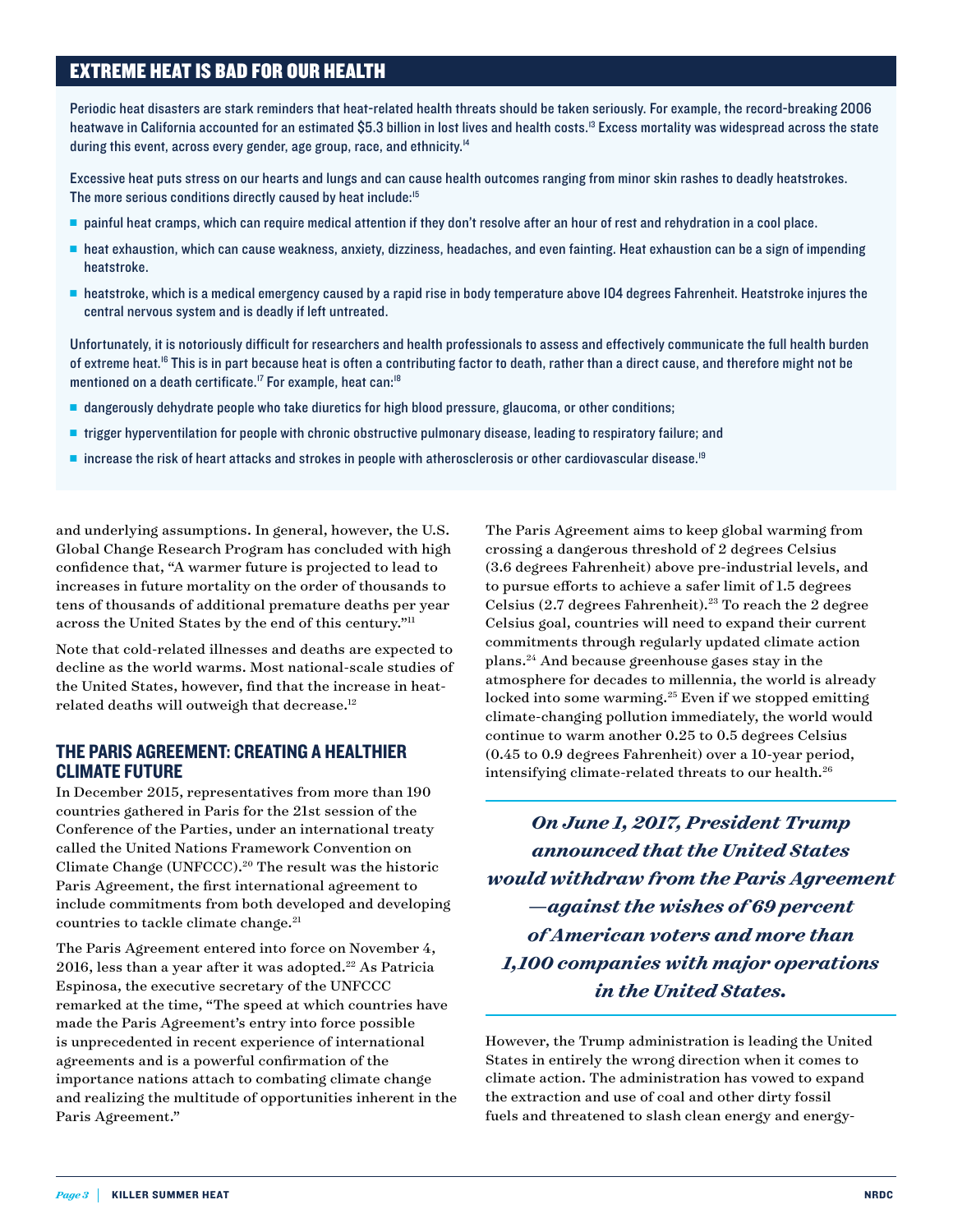efficiency programs.<sup>27</sup> On June 1, 2017, President Trump announced that the United States would withdraw from the Paris Agreement—against the wishes of 69 percent of American voters and more than 1,100 companies with major operations in the United States.28 These actions jeopardize global climate action and the health and well-being of people around the world. According to one 2017 study, delaying U.S. implementation of the Paris Agreement by just eight years could render it impossible for the world to meet the 2 degree Celsius goal.29

Our study shows that full implementation of the Paris Agreement will help limit global warming and could reduce excess American deaths each summer. Even with full compliance, however, deaths during dangerous summer days will increase. Our results, therefore, also affirm that the world must go much further than the Paris Agreement to fully protect human health. Meanwhile, cities and states need to continue to strengthen their heat protection and response capabilities in anticipation of more dangerous summer days, regardless of how the Paris Agreement progresses.

#### PROJECTING SUMMERTIME DEATHS IN A WARMING WORLD

Our analysis relies on a weather classification system called Spatial Synoptic Classification, which researchers have used since at least 1996 to study relationships between dangerous weather and human health.<sup>30</sup>

We first used Spatial Synoptic Classification to estimate the historical number of dangerous June, July, and August days in the country's 51 largest urban areas—those with metropolitan area populations greater than one million.<sup>31</sup> (The U.S. Census Bureau defines a metropolitan area as a

large principal city and adjacent communities with a "high degree of economic and social integration."32) We define "dangerous summer days" as the location-specific number of days with weather most commonly associated with negative health outcomes.

For each urban area, we analyzed the relationship between dangerous summer days and "excess deaths"—the total number of deaths above the daily standardized summertime average for that area. We then used that relationship and climate model simulations to project the number of future deaths under two scenarios:

- $\blacksquare$  A no-action scenario, which assumes continued heavy dependence on fossil fuels.<sup>33</sup> Under this scenario, the world would be approximately 4.1 to 4.8 degrees Celsius (7.4 to 8.6 degrees Fahrenheit) warmer in 2100 than it was in the late 19th century (1850 to 1900).<sup>34</sup>
- $\blacksquare$  An intermediate scenario, which assumes expansion of clean energy and would result in the world being approximately 2.3 to 2.9 degrees Celsius (4.1 to 5.2 degrees Fahrenheit) warmer in 2100 compared with the late 19th century.<sup>35</sup> We call this the Paris Agreement scenario, because it is roughly equivalent to that resulting from full implementation of current national commitments under the agreement.<sup>36</sup>

This analysis is only intended to examine the health threats associated with the direct and indirect ways heat affects the human body. It does not include health threats associated with the effects of rising temperatures on extreme weather and wildfire patterns, plants that produce allergenic pollen, disease-carrying mosquitos and ticks, or other environmental hazards.<sup>37</sup>

Please see the Appendix for more details about our methods, including study limitations.

#### DEFINING DANGEROUS HEAT

The National Weather Service defines a "heatwave" as, "A period of abnormally and uncomfortably hot and unusually humid weather."38 But what does that mean in terms of actual temperature? Well, it depends.

Human sensitivity to heat varies with geography, social and economic factors, and even local cultural norms.<sup>39</sup> A IOO-degree day in the Northern United States can have more severe health consequences than a 100-degree day in the Southeast, where people are accustomed to hot days and air-conditioning is common.<sup>40</sup> In Chicago 9II calls for heat-related emergencies tend to increase when the temperature gets above 95 degrees Fahrenheit, but in Phoenix the threshold is II3 degrees Fahrenheit.<sup>41</sup>

For the purposes of this study, we define "dangerous summer days" as the sum of two weather types in the Spatial Synoptic Classification: dry tropical days and moist tropical days.<sup>42</sup> Dry tropical days are usually the hottest and driest days at a given locale. Moist tropical days are hot and humid, often with high nighttime temperatures. The exact characteristics of these two weather types vary by location.<sup>43</sup> For example, average dry tropical days in Phoenix are hotter, drier, and slightly less cloudy than average dry tropical days in Cincinnati. Across locations, however, both dry and moist tropical days are consistently more dangerous to human health than other weather types.<sup>44</sup>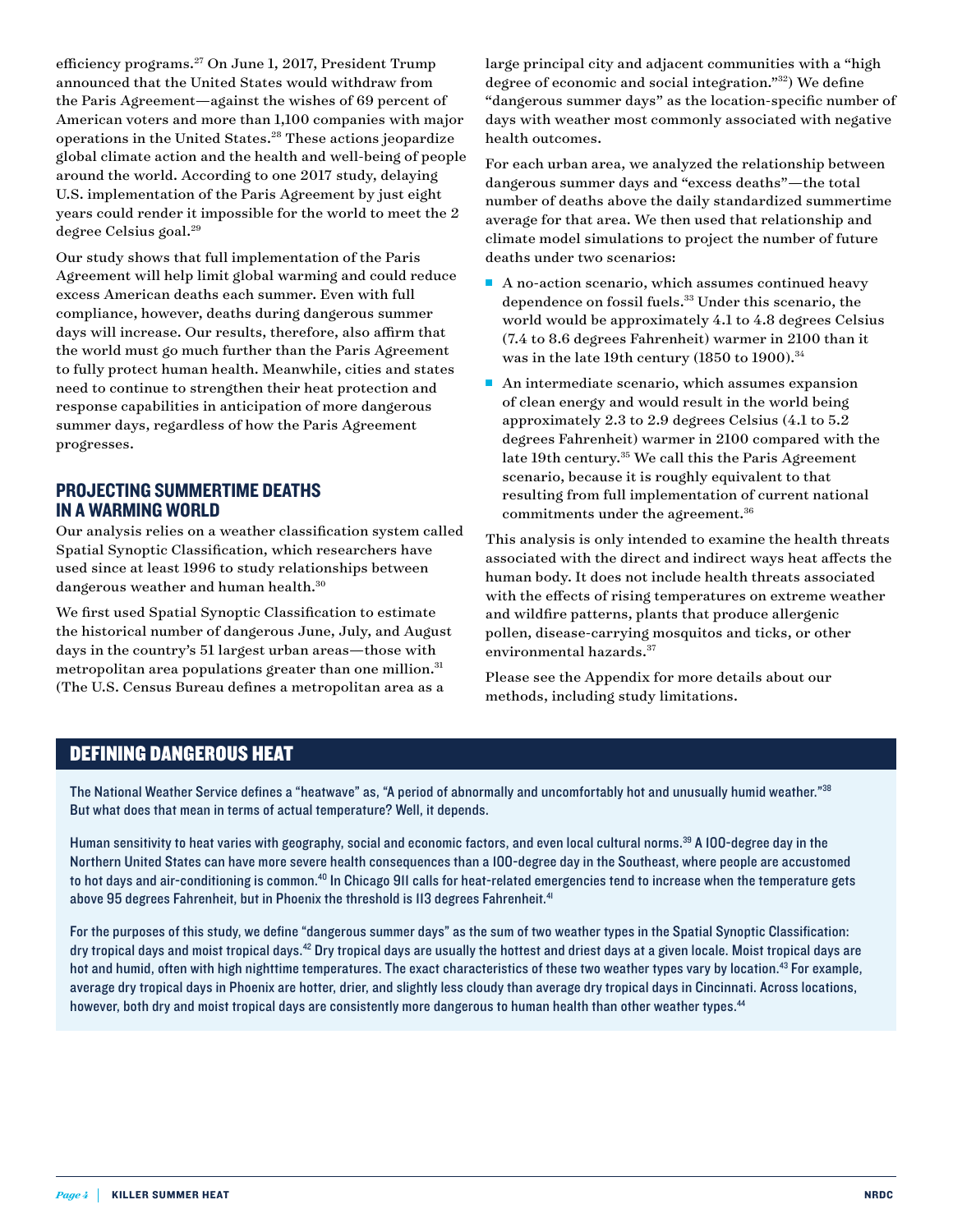#### SUMMERS WILL GET HOTTER—AND DEADLIER— IN AMERICA'S LARGEST URBAN AREAS

Our findings suggest that all 51 of America's urban areas with populations of more than one million will experience considerably more dangerous summer days in the 2090s than they did from 1975 to 2010 (Table 2). Historically, dangerous summer days make up less than 25 percent of summers in 47 of these urban areas. The urban areas with more than 25 percent dangerous days per summer,

historically, are all in the Western United States: Salt Lake City, UT; Las Vegas, NV; Phoenix, AZ; and Riverside, CA. Without action to curb climate-changing pollution, however, dangerous summer days could make up more than 75 percent of summers in 43 of the 51 urban areas by the 2090s. In 12 of the urban areas we studied, dangerous summer days could make up 98 percent of each summer in the 2090s.

#### THE URBAN HEAT ISLAND EFFECT

City dwellers are particularly vulnerable to heat-related deaths and illnesses because of the heat island effect.45 Urban areas tend to be hotter than surrounding suburban and rural areas because they are mostly covered in dry, heat-absorbing building materials like pavement and roofing. Daytime surface temperatures can be 18 to 27 degrees Fahrenheit higher in urban areas than in rural areas. The height and spacing of buildings (known as "urban geometry") also can contribute to the heat island effect by blocking the release of heat.

The heat island effect amplifies the risk of rising temperatures associated with climate change. One recent study of heatwaves from 1961 to 2010 found that U.S. urban areas are experiencing increasingly long, more intense, and more frequent heatwaves.46 In more than half of the urban areas studied, heatwave trends were worsening faster than the national average.

The health burden of the heat island effect does not fall equally across neighborhoods or socioeconomic groups. An analysis of a 22-year data set of more than 2.1 million death records from seven U.S. cities showed that significant increases in deaths on extremely hot days occurred in just 12 to 44 percent of postal codes in each city.<sup>47</sup> Zip codes with higher risk tended to have more children and older adults, more people of color, and more people of lower socioeconomic status.

In New York City, for example, poverty, poor housing quality, and lower rates of access to air-conditioning were associated with more heatrelated deaths from 1997 to 2016.<sup>48</sup> Even in warmer regions, lifesaving air-conditioning may not be widely available. One 2015 study, for instance, found that less than 50 percent of households in Los Angeles County have air-conditioning.<sup>49</sup> Furthermore, only 3 percent of households in Los Angeles County are within a 15-minute walk of an official cooling center, putting residents with neither vehicles nor airconditioning at higher risk. Commercial establishments are more widely available (accessible by walking for 80 percent of households), but generally have limited operating hours and lack services to deal with people who are already suffering from heat-related illnesses.

TABLE 2: HISTORICAL AND PROJECTED ANNUAL NUMBERS OF DANGEROUS SUMMER DAYS (JUNE, JULY, AND AUGUST) AND EXCESS DEATHS ON DANGEROUS SUMMER DAYS IN THE 51 LARGEST URBAN AREAS IN THE UNITED STATES. MORTALITY NUMBERS REPRESENT RAW COUNTS OF DEATHS RATHER THAN DEATH RATES. PROJECTIONS MADE UNDER THE NO-ACTION SCENARIO ARE ROUNDED TO THE NEAREST 10 DEATHS. FOR SIMPLICITY, WE REFER TO EACH METROPOLITAN STATISTICAL AREA BY THE FIRST CITY IN ITS OFFICIAL NAME.50 SIX URBAN AREAS DID NOT HAVE A STATISTICALLY SIGNIFICANT RELATIONSHIP BETWEEN THE HISTORICAL NUMBER OF DANGEROUS SUMMER DAYS AND EXCESS DEATHS: CHARLOTTE, NC; COLUMBUS, OH; HOUSTON, TX; MIAMI, FL; SAN DIEGO, CA; AND TAMPA, FL. THEY WERE THEREFORE EXCLUDED FROM FURTHER ANALYSIS. SEE APPENDIX FOR MORE DETAILS.

|                                                | PER-SUMMER AVERAGE NUMBER OF DANGEROUS SUMMER DAYS |                                     |                                     | PER-SUMMER AVERAGE NUMBER OF EXCESS DEATHS ON<br>DANGEROUS SUMMER DAYS |                                     |                                     |
|------------------------------------------------|----------------------------------------------------|-------------------------------------|-------------------------------------|------------------------------------------------------------------------|-------------------------------------|-------------------------------------|
| <b>METROPOLITAN</b><br><b>STATISTICAL AREA</b> | <b>HISTORICAL</b><br>$(1975 - 2010)$               | <b>NO ACTION</b><br>$(2046 - 2055)$ | <b>NO ACTION</b><br>$(2091 - 2100)$ | <b>HISTORICAL</b><br>$(1975 - 2010)$                                   | <b>NO ACTION</b><br>$(2046 - 2055)$ | <b>NO ACTION</b><br>$(2091 - 2100)$ |
| Atlanta, GA                                    | 9                                                  | 60                                  | 80                                  | 16                                                                     | 250                                 | 400                                 |
| Austin, TX                                     | 20                                                 | 60                                  | 60                                  | 4                                                                      | 40                                  | 40                                  |
| <b>Baltimore, MD</b>                           | 12                                                 | 50                                  | 90                                  | 29                                                                     | 520                                 | 1,010                               |
| Birmingham, AL                                 | $\mathbf{II}$                                      | 70                                  | 80                                  | 9                                                                      | 240                                 | 320                                 |
| <b>Boston, MA</b>                              | 13                                                 | 50                                  | 80                                  | 67                                                                     | 610                                 | 1,340                               |
| <b>Buffalo, NY</b>                             | 5                                                  | 50                                  | 80                                  | 12                                                                     | 410                                 | 620                                 |
| <b>Charlotte, NC</b>                           | 15                                                 | 80                                  | 80                                  | No statistically significant relationship                              |                                     |                                     |
| Chicago, IL                                    | $\mathbf{II}$                                      | 40                                  | 80                                  | 107                                                                    | 750                                 | 2,440                               |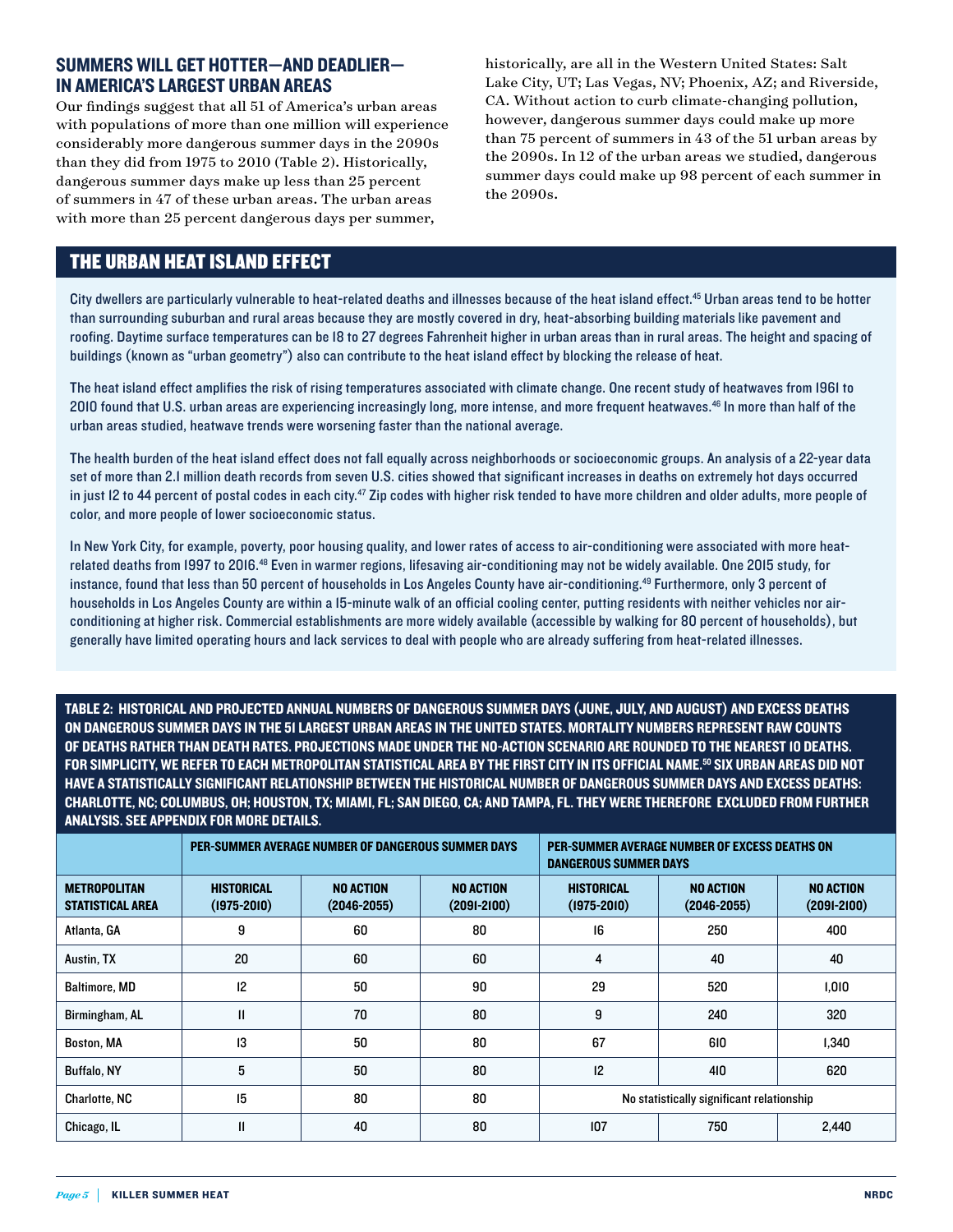TABLE 2: HISTORICAL AND PROJECTED ANNUAL NUMBERS OF DANGEROUS SUMMER DAYS (JUNE, JULY, AND AUGUST) AND EXCESS DEATHS ON DANGEROUS SUMMER DAYS IN THE 51 LARGEST URBAN AREAS IN THE UNITED STATES. MORTALITY NUMBERS REPRESENT RAW COUNTS OF DEATHS RATHER THAN DEATH RATES. PROJECTIONS MADE UNDER THE NO-ACTION SCENARIO ARE ROUNDED TO THE NEAREST 10 DEATHS. FOR SIMPLICITY, WE REFER TO EACH METROPOLITAN STATISTICAL AREA BY THE FIRST CITY IN ITS OFFICIAL NAME.<sup>50</sup> SIX URBAN AREAS DID NOT HAVE A STATISTICALLY SIGNIFICANT RELATIONSHIP BETWEEN THE HISTORICAL NUMBER OF DANGEROUS SUMMER DAYS AND EXCESS DEATHS: CHARLOTTE, NC; COLUMBUS, OH; HOUSTON, TX; MIAMI, FL; SAN DIEGO, CA; AND TAMPA, FL. THEY WERE THEREFORE EXCLUDED FROM FURTHER ANALYSIS. SEE APPENDIX FOR MORE DETAILS.

|                                                | PER-SUMMER AVERAGE NUMBER OF DANGEROUS SUMMER DAYS |                                     |                                     | PER-SUMMER AVERAGE NUMBER OF EXCESS DEATHS ON<br><b>DANGEROUS SUMMER DAYS</b> |                                           |                                     |
|------------------------------------------------|----------------------------------------------------|-------------------------------------|-------------------------------------|-------------------------------------------------------------------------------|-------------------------------------------|-------------------------------------|
| <b>METROPOLITAN</b><br><b>STATISTICAL AREA</b> | <b>HISTORICAL</b><br>$(1975 - 2010)$               | <b>NO ACTION</b><br>$(2046 - 2055)$ | <b>NO ACTION</b><br>$(2091 - 2100)$ | <b>HISTORICAL</b><br>$(1975 - 2010)$                                          | <b>NO ACTION</b><br>$(2046 - 2055)$       | <b>NO ACTION</b><br>$(2091 - 2100)$ |
| Cincinnati, OH                                 | 5                                                  | 50                                  | 80                                  | 13                                                                            | 280                                       | 580                                 |
| Cleveland, OH                                  | $\overline{7}$                                     | 50                                  | 80                                  | 27                                                                            | 290                                       | 570                                 |
| Columbus, OH                                   | 6                                                  | 50                                  | 80                                  |                                                                               | No statistically significant relationship |                                     |
| Dallas, TX                                     | 20                                                 | 60                                  | 70                                  | 36                                                                            | 320                                       | 420                                 |
| Denver, CO                                     | $\sqrt{17}$                                        | ${\sf I0}$                          | 70                                  | 16                                                                            | 20                                        | 90                                  |
| Detroit, MI                                    | $\boldsymbol{9}$                                   | 50                                  | 80                                  | 65                                                                            | 760                                       | 870                                 |
| Hartford, CT                                   | 9                                                  | 40                                  | 80                                  | 20                                                                            | 90                                        | 260                                 |
| Houston, TX                                    | 18                                                 | 80                                  | 90                                  | No statistically significant relationship                                     |                                           |                                     |
| Indianapolis, IN                               | 8                                                  | 50                                  | 80                                  | $\overline{7}$                                                                | 50                                        | 190                                 |
| Jacksonville, FL                               | ${\sf I0}$                                         | 80                                  | 90                                  | 4                                                                             | 100                                       | 120                                 |
| Kansas City, MO/KS                             | 13                                                 | 40                                  | 80                                  | 23                                                                            | 190                                       | 490                                 |
| Las Vegas, NV                                  | 63                                                 | 50                                  | 80                                  | 4                                                                             | 40                                        | 70                                  |
| Los Angeles, CA                                | $\boldsymbol{9}$                                   | ${\sf I0}$                          | 30                                  | $\overline{118}$                                                              | 220                                       | 540                                 |
| Louisville, KY                                 | 15                                                 | 70                                  | 80                                  | 18                                                                            | 340                                       | 530                                 |
| Memphis, TN                                    | 15                                                 | 60                                  | 70                                  | 19                                                                            | 220                                       | 390                                 |
| Miami, FL                                      | 20                                                 | 80                                  | 80                                  | No statistically significant relationship                                     |                                           |                                     |
| Milwaukee, WI                                  | $\mathsf{I}0$                                      | 50                                  | 80                                  | 19                                                                            | 170                                       | 410                                 |
| Minneapolis, MN                                | $\mathop{  }$                                      | 50                                  | 80                                  | $\sqrt{17}$                                                                   | 100                                       | 340                                 |
| Nashville, TN                                  | 9                                                  | 70                                  | 80                                  | 6                                                                             | 150                                       | 210                                 |
| New Orleans, LA                                | ${\sf I0}$                                         | 50                                  | 90                                  | 15                                                                            | 70                                        | 130                                 |
| New York, NY                                   | 13                                                 | 60                                  | 80                                  | 288                                                                           | 4,500                                     | 7,370                               |
| Oklahoma City, OK                              | 18                                                 | 60                                  | 80                                  | 8                                                                             | 40                                        | 130                                 |
| Orlando, FL                                    | $\overline{10}$                                    | 90                                  | 90                                  | 4                                                                             | 120                                       | 120                                 |
| Philadelphia, PA                               | 15                                                 | 60                                  | $90\,$                              | 78                                                                            | 720                                       | 5,040                               |
| Phoenix, AZ                                    | 71                                                 | 90                                  | $90\,$                              | 23                                                                            | $\mathsf{II0}$                            | 220                                 |
| Pittsburgh, PA                                 | $\boldsymbol{6}$                                   | 60                                  | ${\bf 80}$                          | 16                                                                            | 400                                       | 530                                 |
| Portland, OR                                   | $\boldsymbol{6}$                                   | $\overline{10}$                     | $20\,$                              | $\mathbf 5$                                                                   | 40                                        | 140                                 |
| Providence, RI                                 | 12                                                 | $\overline{10}$                     | 70                                  | 37                                                                            | $\mathsf{II0}$                            | 670                                 |
| Raleigh, NC                                    | 16                                                 | 60                                  | $90\,$                              | $\overline{\mathbf{4}}$                                                       | $\overline{10}$                           | 70                                  |
| Richmond, VA                                   | 15                                                 | 50                                  | $90\,$                              | $\boldsymbol{6}$                                                              | $20\,$                                    | 100                                 |
| Riverside, CA                                  | $39\,$                                             | 60                                  | 70                                  | 29                                                                            | 50                                        | 80                                  |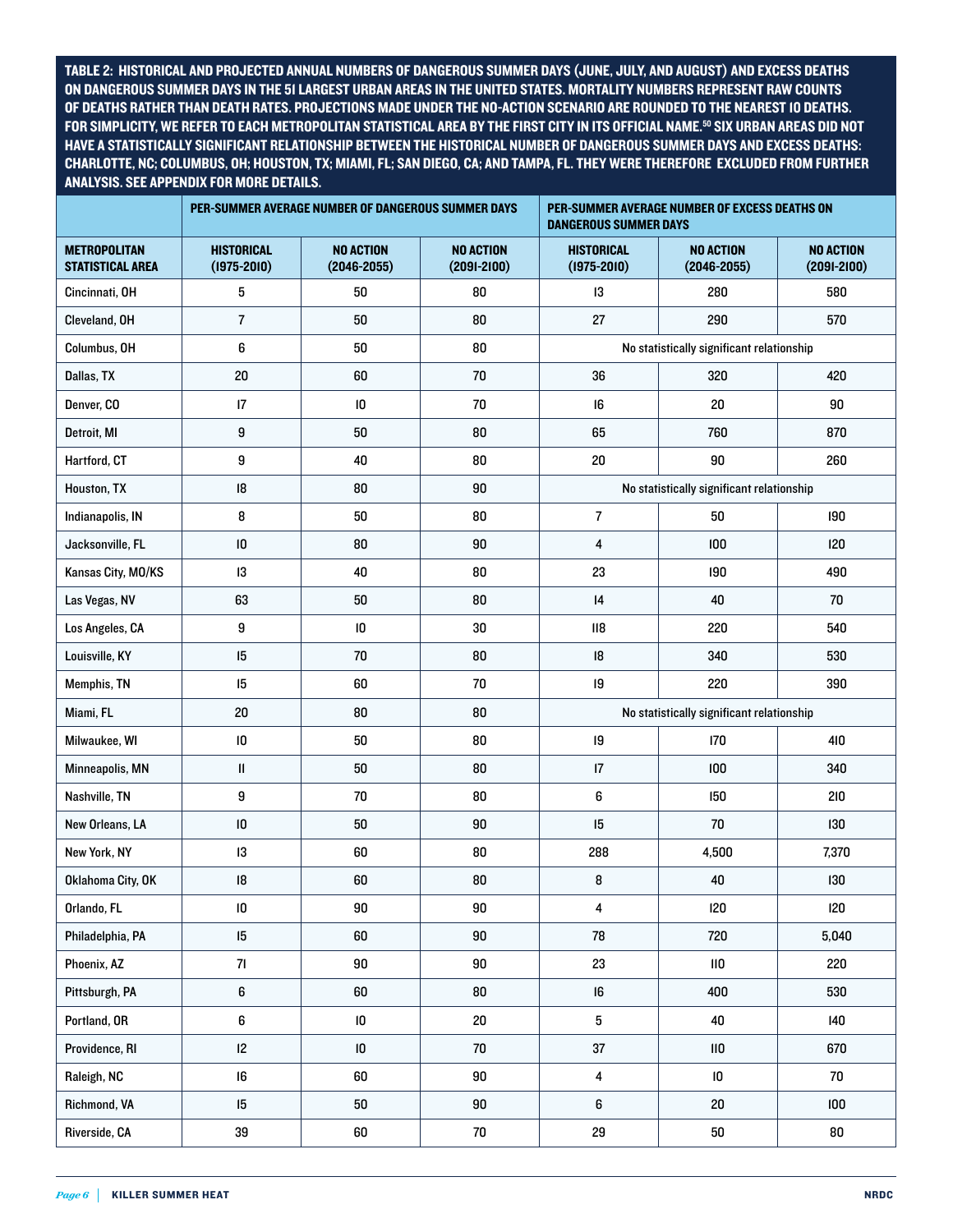TABLE 2: HISTORICAL AND PROJECTED ANNUAL NUMBERS OF DANGEROUS SUMMER DAYS (JUNE, JULY, AND AUGUST) AND EXCESS DEATHS ON DANGEROUS SUMMER DAYS IN THE 51 LARGEST URBAN AREAS IN THE UNITED STATES. MORTALITY NUMBERS REPRESENT RAW COUNTS OF DEATHS RATHER THAN DEATH RATES. PROJECTIONS MADE UNDER THE NO-ACTION SCENARIO ARE ROUNDED TO THE NEAREST 10 DEATHS. FOR SIMPLICITY, WE REFER TO EACH METROPOLITAN STATISTICAL AREA BY THE FIRST CITY IN ITS OFFICIAL NAME.50 SIX URBAN AREAS DID NOT HAVE A STATISTICALLY SIGNIFICANT RELATIONSHIP BETWEEN THE HISTORICAL NUMBER OF DANGEROUS SUMMER DAYS AND EXCESS DEATHS: CHARLOTTE, NC; COLUMBUS, OH; HOUSTON, TX; MIAMI, FL; SAN DIEGO, CA; AND TAMPA, FL. THEY WERE THEREFORE EXCLUDED FROM FURTHER ANALYSIS. SEE APPENDIX FOR MORE DETAILS.

|                                                | PER-SUMMER AVERAGE NUMBER OF DANGEROUS SUMMER DAYS |                                     |                                     | PER-SUMMER AVERAGE NUMBER OF EXCESS DEATHS ON<br><b>DANGEROUS SUMMER DAYS</b> |                                     |                                     |
|------------------------------------------------|----------------------------------------------------|-------------------------------------|-------------------------------------|-------------------------------------------------------------------------------|-------------------------------------|-------------------------------------|
| <b>METROPOLITAN</b><br><b>STATISTICAL AREA</b> | <b>HISTORICAL</b><br>$(1975 - 2010)$               | <b>NO ACTION</b><br>$(2046 - 2055)$ | <b>NO ACTION</b><br>$(2091 - 2100)$ | <b>HISTORICAL</b><br>$(1975 - 2010)$                                          | <b>NO ACTION</b><br>$(2046 - 2055)$ | <b>NO ACTION</b><br>$(2091 - 2100)$ |
| Rochester, NY                                  | 6                                                  | 60                                  | 80                                  | 15                                                                            | 260                                 | 600                                 |
| Sacramento, CA                                 | 22                                                 | 60                                  | 60                                  | 30                                                                            | 210                                 | 250                                 |
| Salt Lake City, UT                             | 36                                                 | 50                                  | 70                                  | 5                                                                             | 30                                  | 50                                  |
| San Antonio, TX                                | 13                                                 | 60                                  | 80                                  | $\overline{c}$                                                                | 50                                  | 90                                  |
| San Diego, CA                                  |                                                    | $\overline{10}$                     | $\overline{10}$                     | No statistically significant relationship                                     |                                     |                                     |
| San Francisco, CA                              | $\overline{c}$                                     | 40                                  | 50                                  | 15                                                                            | 100                                 | 200                                 |
| San Jose, CA                                   | 4                                                  | 70                                  | 70                                  | $\overline{10}$                                                               | 150                                 | 330                                 |
| Seattle, WA                                    | 4                                                  | $\mathsf{I}0$                       | 30                                  | 20                                                                            | 20                                  | 80                                  |
| St. Louis, MO                                  | 8                                                  | 60                                  | 90                                  | 32                                                                            | 290                                 | 640                                 |
| Tampa, FL                                      | 8                                                  | 90                                  | 90                                  | No statistically significant relationship                                     |                                     |                                     |
| Virginia Beach, VA                             | 8                                                  | 70                                  | 90                                  | 20                                                                            | 170                                 | 220                                 |
| <b>Washington, DC</b>                          | 15                                                 | 60                                  | 80                                  | 30                                                                            | 240                                 | 560                                 |

*Cutting climate-changing pollution will reduce the future number of dangerous summer days and avoidable deaths in America's largest urban areas.*

We also found an increase in excess deaths in all 45 of the urban areas with a statistically significant relationship between deaths and dangerous summer days (Table 2). The urban areas with the largest estimated annual increase in excess summer deaths under the no-action scenario are shown in Table 3. Nearly two-thirds of the projected increase in excess deaths in the 2090s would occur in just nine metropolitan areas.

Cutting climate-changing pollution will reduce the future number of dangerous summer days and avoidable deaths in America's largest urban areas. The intermediate-emissions scenario could save about 2,480 lives per year in the 2040s compared with the no-action scenario, and about 12,820 lives per year in the 2090s.

TABLE 3: URBAN AREAS WITH THE LARGEST ESTIMATED ANNUAL INCREASE IN EXCESS SUMMER DEATHS UNDER THE NO-ACTION SCENARIO, RELATIVE TO THE 1975 TO 2010 BASELINE. FOR SIMPLICITY, WE REFER TO EACH METROPOLITAN STATISTICAL AREA BY THE FIRST CITY IN ITS OFFICIAL NAME.51

| <b>2046 TO 2055</b>                   | <b>2091TO 2100</b>                      |
|---------------------------------------|-----------------------------------------|
| New York (4,210 more deaths p/year)   | New York (7,080 more deaths p/year)     |
| Detroit (700 more deaths p/year)      | Philadelphia (4,960 more deaths p/year) |
| Chicago (640 more deaths p/year)      | Chicago (2,330 more deaths p/year)      |
| Philadelphia (640 more deaths p/year) | Boston (1,270 more deaths p/year)       |
| Boston (540 more deaths p/year)       | Baltimore (980 more deaths p/year)      |
| Baltimore (490 more deaths p/year)    | Detroit (810 more deaths p/year)        |
| Buffalo (400 more deaths p/year)      | Providence (630 more deaths p/year)     |
| Pittsburgh (380 more deaths p/year)   | Buffalo (610 more deaths p/year)        |
| Louisville (320 more deaths p/year)   | St. Louis (610 more deaths p/year)      |
| Dallas (280 more deaths p/year)       | Rochester (590 more deaths p/year)      |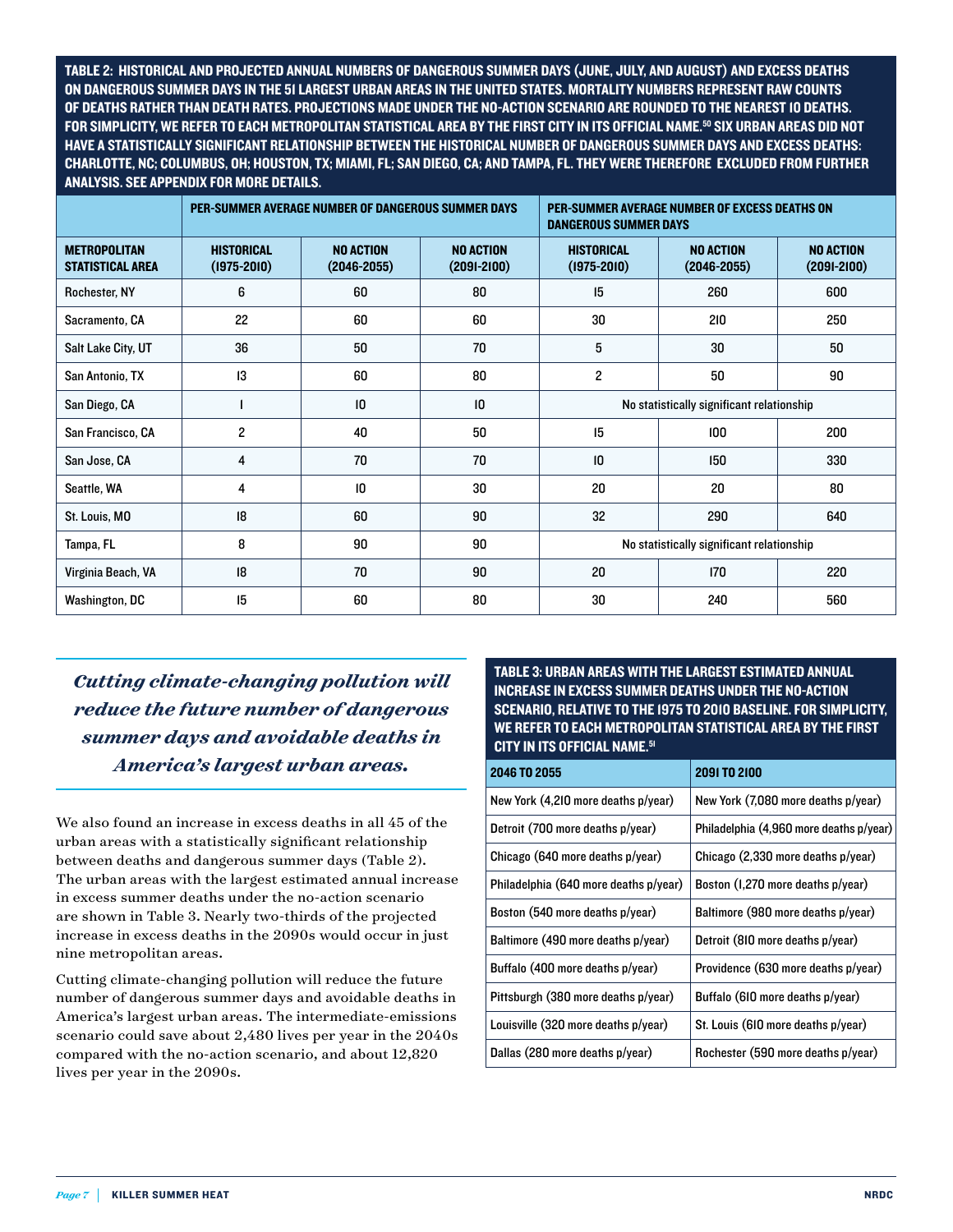#### PROJECTED ANNUAL AVERAGE NUMBER OF EXCESS DEATHS RELATED TO DANGEROUS SUMMER DAYS IN JUNE, JULY, AND AUGUST

National totals are from 45 of the largest urban areas in the United States with a statistically significant relationship between dangerous summer days and excess deaths.

## POLLUTING AS USUAL

**13,860** EXCESS DEATHS BY THE 2045s 

## **29,850** EXCESS DEATHS BY THE 2090s

## IMPLEMENTING THE PARIS AGREEMENT

## **2,480** LIVES SAVED BY THE 2045s

## **12,820** LIVES SAVED BY THE 2090s \*\*\*\*\*\*\*\*\*\*\*\*\*\*\*\*\*\*\*\*\*\*\*\*\*\*\*\*\*\*\*\*\*\*\*\*\*

The urban areas that could see the largest health benefit in the 2090s from implementation of the Paris Agreement are:

- New York (3,110 lives saved per year)
- $\blacksquare$  Philadelphia (1,660 lives saved per year)
- $\blacksquare$  Chicago (1,630 lives saved per year)
- Boston (710 lives saved per year)
- Providence (570 lives saved per year)
- Buffalo (460 lives saved per year)
- Baltimore (420 lives saved per year)
- Rochester (330 lives saved per year)
- St. Louis (300 lives saved per year)

#### MINIMIZING NEEDLESS AMERICAN DEATHS

Our results highlight the worsening health threat of dangerous summer heat and underscore the urgent need for the United States to do its part to reduce climate-changing pollution.

Under the Paris Agreement, the United States committed to cutting 26 to 28 percent of its climate-changing pollution relative to 2005 levels by  $2025$ <sup>52</sup> This is ambitious, but achievable. Existing policies like the Clean Power Plan, energy efficiency standards, and fuel-efficiency standards for vehicles represent significant progress toward the country's current commitments and lay the groundwork for more ambitious action in the future. At the same time, these policies have spurred economic development and provided health and environmental protections.<sup>53</sup>

The Trump administration is unfortunately working to systematically dismantle this progress by ordering the U.S. Environmental Protection Agency (EPA) and other federal agencies to rescind or revise the very types of policies we need to strengthen, including the Clean Power Plan.54 At the same time, the administration wants to slash the federal budget, shrinking the capacity of the Centers for Disease Control and Prevention (CDC) and other agencies to undertake scientific research essential for evidence-based decisionmaking. It also would limit the EPA's ability to enforce climate and clean-air laws.<sup>55</sup> Finally, the administration is trying to weaken or eliminate the Affordable Care Act, which widens access to health insurance, and programs like the Low Income Home Energy Assistance Program, which helps households pay airconditioning bills.<sup>56</sup>

To minimize needless and preventable American deaths from heat-related causes, the Trump administration must cease these rollbacks of vital health and environmental protections and immediately recommit to the Paris Agreement. Although President Trump announced that he was withdrawing the United States from the agreement, the country cannot formally notify the United Nations of that intent until November 4, 2019.57 Full withdrawal would take place one year later, right after the 2020 presidential election.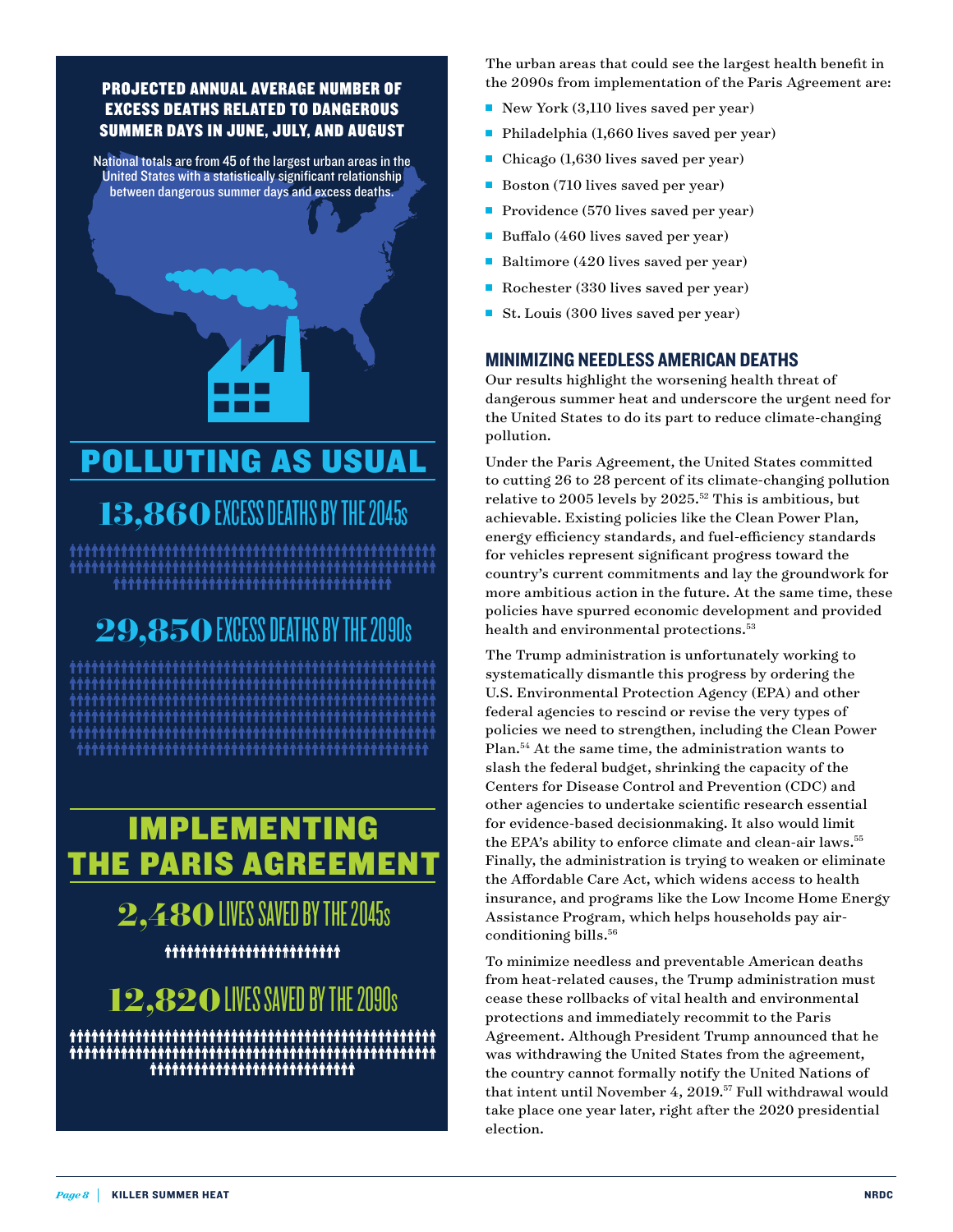Even if the administration returns to our nation's existing course of climate action, however, the Paris Agreement is not enough to fully protect our health from dangerous heat. For instance, a 2017 study of the world's 101 largest megacities found that just 1.5 degrees Celsius of additional warming above pre-industrial levels could result in 5.7 times more global heat stress (number of days with a heat index above 40.6 degrees Celsius) than from 1979 to 2005.58 At 2 degrees Celsius, there could be 12 times more heat stress.

Given this reality, our findings also highlight the need for city and state officials to strengthen their protections against extreme heat. It is imperative that all large urban areas proactively develop heat-health plans to address both short-term heat emergencies (e.g., with cooling centers) and longer-term warming (e.g., with energy efficiency measures in multifamily housing). The most effective plans would be responsive to regional demographic patterns.<sup>59</sup> For example, Philadelphia has an extensive heat plan, including a notification system, cooling centers, and educational materials about heat-related health impacts. $60$  City officials recognize, however, that the threat of dangerous summers is growing as the climate warms. In collaboration with experts from academia and the private sector, the city is updating its plan to better serve the most vulnerable city residents, including older adults and low-income residents. In Michigan, health officials are learning how to motivate residents to go to cooling centers during heatwaves.<sup>61</sup> Surveys in Ingham County, Michigan, where more than 22 percent of the population lives below the poverty level, revealed that local food banks were the best venues for delivering cooling-center information to vulnerable residents.62

Finally, even though heat is a leading cause of weatherrelated deaths and a threat to all Americans, the United States does not have a centralized tracking and reporting system for heat-related illnesses and deaths.<sup>63</sup> Many state and local health departments across the country need formal guidance on how to define heat-related illnesses and effectively make use of heat-health data.<sup>64</sup> A system similar to the CDC's National Notifiable Diseases Surveillance System—which does not include heat-related illnesses or deaths—would help health officials respond to emergencies more rapidly, assess the efficacy of actions to improve health outcomes during extreme heat, and even help make a stronger case for heat-health interventions.<sup>65</sup>

Formally withdrawing from the Paris Agreement or dismantling the key underlying policies will invite significant harm to our health and our environment. Congress and the Trump administration should instead act to save Americans from needless summer deaths. They should maintain the EPA's and CDC's funding levels. And they should maintain and strengthen our international commitment to act on climate.

#### APPENDIX: PROJECTING THE CHANGE IN KILLER SUMMER HEAT

In each of the 51 U.S. metropolitan statistical areas (MSAs) with a population of one million or more, we used the observed relationship between all-cause mortality and dangerous summer days for the 1975 to 2010 period to estimate excess deaths. From this relationship, we projected the effect of climate change to estimate future excess deaths.<sup>66</sup>

We first classified every day from 1975 to 2010 in each MSA using a system called Spatial Synoptic Classification.<sup>67</sup> This system categorizes individual days at a given location into weather types based on observed air temperature, dew point, cloud cover, pressure, and wind velocity.

For the purposes of this study, we define "dangerous summer days" as the sum of two weather types in June, July, and August that are most commonly associated with negative health outcomes: dry tropical (DT) days and moist tropical-plus  $(MT<sup>+</sup>)$  days.<sup>68</sup> Dry tropical days are usually the hottest and driest days at a given locale. They are characterized by clear, sunny skies and windy conditions, which can heat buildings and human bodies to high temperatures and increase heat stress by removing moisture. The air masses associated with DT days generally originate in desert regions of the Western United States, but can travel to the East Coast under the right atmospheric conditions. Moist tropical-plus days are typically associated with the Bermuda High, which pumps hot, humid air northward from the Gulf of Mexico and the Caribbean Sea. Although MT+ days may not have the highest daytime temperatures, they often are characterized by high nighttime temperatures because humidity slows nighttime cooling. Humidity also inhibits the evaporation of sweat, which is a natural cooling mechanism in humans.

The characteristics of DT and MT+ days vary by location.<sup>69</sup> For example, average DT days in Phoenix, Arizona are hotter, drier, and slightly less cloudy than average DT days in Cincinnati, Ohio. Across locations, however, DT and MT+ days are consistently more dangerous to human health than other weather types.

Air pollution like ground-level ozone (smog) is not used to classify weather types, but conditions on DT and MT+ days can accelerate the formation of smog and small particulate matter.70

Once we classified summer days in each location, we used a statistical technique called stepwise multiple regression to develop city-specific equations describing the relationship from 1975 to 2010 between excess deaths and meteorological variables (day of the year, day in the sequence of the heatwave, temperature, and dew point).<sup>71</sup> "Excess deaths" are the total number of deaths in a given MSA (i.e., from "all causes," as defined by the International Classification of Diseases Ninth Revision [ICD-9]) above the daily standardized summertime average for that MSA. We did not find statistically significant relationships between dangerous summer days and excess deaths in six MSAs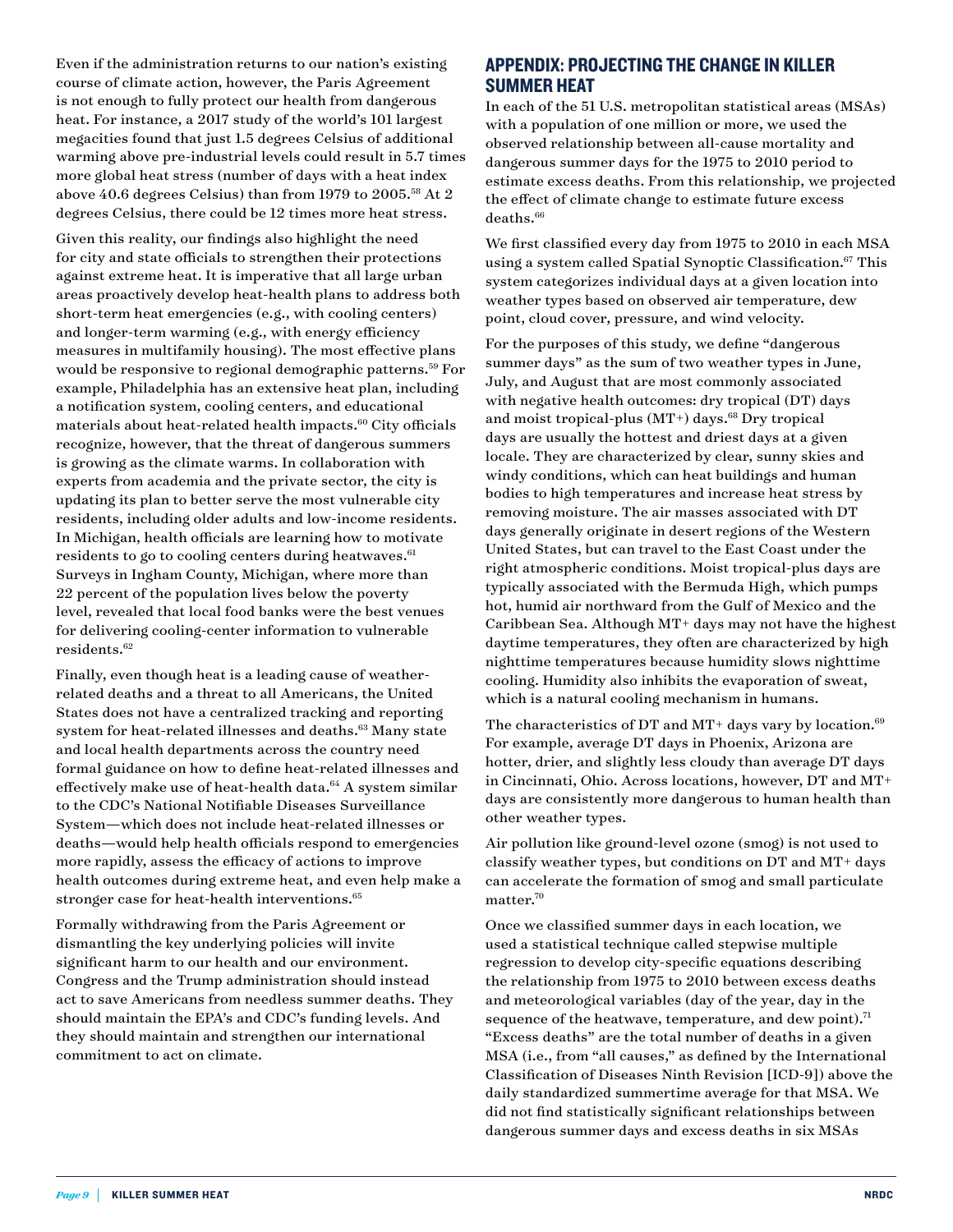(Charlotte, NC; Columbus, OH; Houston, TX; Miami, FL; San Diego, CA; and Tampa, FL), and omitted them from further analysis.

For the remaining 45 MSAs, we used the equations to develop midcentury (2046 to 2055) and late-century (2091 to 2100) projections of dangerous summer days and excess deaths under two emission scenarios.72 Representative Concentration Pathway 8.5 (RCP8.5) is a high-emission scenario roughly equivalent to business-as-usual (i.e., no action), and RCP4.5 is an intermediate-emission scenario roughly equivalent to global implementation of the Paris Agreement.73 The emission scenarios were used as inputs to the Coupled Model Intercomparison Project Phase 5 (CMIP5) multimodel ensemble.74 We regridded the models to 0.5 degrees of latitude by 0.5 degrees of longitude, which is roughly the size of many major urban areas in the United States.

The model runs produced erratic swings in midmorning dew point values in the driest and hottest urban areas (e.g., Phoenix, Arizona), particularly under the RCP8.5 scenario. This resulted in an unrealistic number of transition days, in which one weather type is shifting to another.<sup>75</sup> We largely addressed this issue by using a smoothing algorithm to interpolate midmorning dew point values from the early morning and afternoon values.

This study had some limitations. First, the findings most likely reflect the combined effects of extreme heat and air pollution, which often occur together.<sup>76</sup> For instance, a 28-year study of 12 Canadian cities found that DT and MT+ weather types significantly increased the likelihood of extreme air pollution events and that smog particularly increased the relative risk of death during both mild and dangerous weather.<sup>77</sup> Second, we did not consider possible behavioral changes of local populations (e.g., increased use of air-conditioning) or physiological acclimatization to extreme heat, which could reduce the risk of death during dangerous summer days.<sup>78</sup> On the other hand, we also did not include future changes in population size or demographic makeup, which could have the opposite effect. One of the few heatwave studies to include a detailed investigation of future shifts in the U.S. population suggests the combination of national population growth and local and regional redistribution of people is nearly as important as climate change to human heat exposure.79 Finally, although the location-specific application of Spatial Synoptic Classification captures the historical heat island effect in a given area, we did not attempt to analyze how heat islands might change over time. For instance, a study of large cities in the United States and Canada suggests that areas of cities with high densities of tall buildings will warm slightly faster than less dense areas.<sup>80</sup>

#### ENDNOTES

1 Kenneth D. Kochanek et al., *Deaths: Final Data for 2014*, *National Vital Statistics Reports* 65, no. 4 (Hyatsville, MD: U.S. Department of Health & Human Services, June 2016). [www.cdc.gov/nchs/data/nvsr/nvsr65/nvsr65\\_04.pdf](http://www.cdc.gov/nchs/data/nvsr/nvsr65/nvsr65_04.pdf).

2 Natural Resources Defense Council ( NRDC), *The Paris Agreement on Climate Change* (December 2015). [www.nrdc.org/sites/default/files/paris-climate-agreement-IB.pdf](http://www.nrdc.org/sites/default/files/paris-climate-agreement-IB.pdf).

3 Marcus C. Sarofim et al., Temperature-related Death and Illness, chapter 2 in *The Impacts of Climate Change on Human Health in the United States: A Scientific Assessment* (U.S. Global Change Research Program, 2016). [s3.amazonaws.com/climatehealth2016/low/ClimateHealth2016\\_02\\_Temperature\\_small.pdf.](http://s3.amazonaws.com/climatehealth2016/low/ClimateHealth2016_02_Temperature_small.pdf)

Gerald A. Meehl et al., "US Daily Temperature Records Past, Present, and Future," Proceedings of the National Academy of Sciences of the United States of America 113, no. 49 (December 2016), 13977-13982. [www.pnas.org/content/113/49/13977.abstract](http://www.pnas.org/content/113/49/13977.abstract).

5 National Aeronautics and Space Administration, *NASA, NOAA Data Show 2016 Warmest Year on Record Globally* (January 18, 2017), [www.nasa.gov/press-release/nasa-noaa](http://www.nasa.gov/press-release/nasa-noaa-data-show-2016-warmest-year-on-record-globally)[data-show-2016-warmest-year-on-record-globally.](http://www.nasa.gov/press-release/nasa-noaa-data-show-2016-warmest-year-on-record-globally)

6 National Oceanic and Atmospheric Administration (NOAA), *National Overview - Annual 2016* (January 9, 2016), [www.ncdc.noaa.gov/sotc/national/201613](http://www.ncdc.noaa.gov/sotc/national/201613) (March 16, 2017).

7 NOAA, *Global Climate Report – Annual 2016* (January 2017), [www.ncdc.noaa.gov/sotc/global/201613](https://www.ncdc.noaa.gov/sotc/global/201613) (April 24, 2017).

8 Marcus C. Sarofim et al., 2016.

9 G. Brooke Anderson and Michelle L. Bell, "Heat Waves in the United States: Mortality Risk During Heat Waves and Effect Modification by Heat Wave Characteristics in 43 U.S. Communities," *Environmental Health Perspectives* 119 (February, 2011), 210-218, [ehp.niehs.nih.gov/1002313/.](https://ehp.niehs.nih.gov/1002313/)

10 Marcus C. Sarofim et al., 2016.

11 In the context of the cited report, "high confidence" indicates the conclusion is supported by moderate evidence and medium scientific consensus. Marcus C. Sarofim et al., 2016.

12 Ibid*.*

13 Kim Knowlton et al., "Six Climate Change-Related Events in the United States Accounted for About \$14 Billion In Lost Lives and Health Costs," *Health Affairs* 30, no. 11 (November 2011), 2167-2176. [content.healthaffairs.org/content/30/11/2167.full?ijkey=wUzlufto4tODk&keytype=ref&siteid=healthaff](http://content.healthaffairs.org/content/30/11/2167.full?ijkey=wUzlufto4tODk&keytype=ref&siteid=healthaff).

14 Lauren Joe et al., "Mortality During a Large-Scale Heat Wave by Place, Demographic Group, Internal and External Causes of Death, and Building Climate Zone," *International Journal of Environmental Research and Public Health* 13, no. 3 (2016), 299. [www.mdpi.com/1660-4601/13/3/299/htm.](http://www.mdpi.com/1660-4601/13/3/299/htm)

15 B. Jacklitsch et al., *Criteria for a Recommended Standard: Occupational Exposure to Heat and Hot Environments*, (National Institute for Occupational Safety and Health, 2016), [www.cdc.gov/niosh/docs/2016-106/.](http://www.cdc.gov/niosh/docs/2016-106/) G.R. McGregor et al., eds., *Heatwaves and Health: Guidance on Warning-System Development* (World Meteorological Organization and World Health Organization, 2015) [www.wh o.int/globalchange/publications/WMO\\_WHO\\_Heat\\_Health\\_Guidance\\_2015.pdf](http://www.who.int/globalchange/publications/WMO_WHO_Heat_Health_Guidance_2015.pdf). www.who.int/globalchange/publications/heatwaves-healthguidance/en/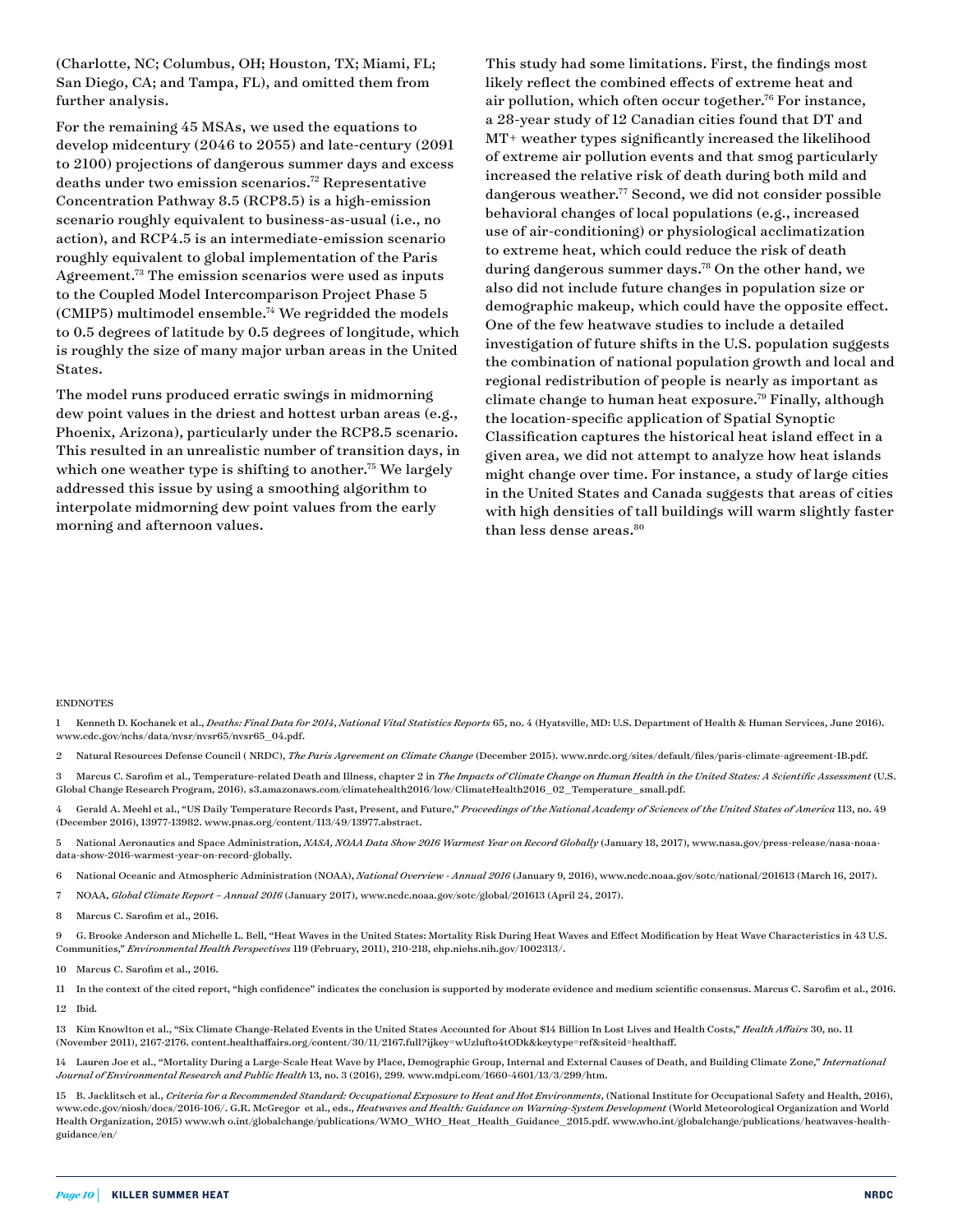16 NRDC, *Tracking 'The Silent Killer': Experts Track Effects of Heat on Human Health as Temperatures Rise* (May 2016). [www.nrdc.org/sites/default/files/tracking-silent-killer](https://www.nrdc.org/sites/default/files/tracking-silent-killer-heat-health-fs.pdf)[heat-health-fs.pdf.](https://www.nrdc.org/sites/default/files/tracking-silent-killer-heat-health-fs.pdf)

17 Marcus C. Sarofim et al., 2016. Xuping Song et al., "Impact of Ambient Temperature on Morbidity and Mortality: An Overview of Reviews," *Science of the Total Environment* 586 (May 2017), 241-254. [www.sciencedirect.com/science/article/pii/S0048969717302292](http://www.sciencedirect.com/science/article/pii/S0048969717302292).

18 B. Jacklitsch, et al., 2016. McGregor, et al., 2015.

19 G.C. Donaldson et al., "Cardiovascular Responses to Heat Stress and the Consequences in Healthy and Vulnerable Humans," *International Journal of Hyperthermia* 19, no. 3 (2003), 225-235. [www.tandfonline.com/doi/abs/10.1080/0265673021000058357.](http://www.tandfonline.com/doi/abs/10.1080/0265673021000058357)

20 United Nations Framework on Climate Change (UNFCCC), *UNFCCC – 20 Years of Effort and Achievement*, [unfccc.int/timeline/](http://unfccc.int/timeline/) (March 8, 2017).

21 NRDC, *The Paris Agreement on Climate Change* (December, 2015). [www.nrdc.org/sites/default/files/paris-climate-agreement-IB.pdf](http://www.nrdc.org/sites/default/files/paris-climate-agreement-IB.pdf).

22 UNFCCC, *Over 55 Parties Covering More Than 55 per cent of Global Greenhouse Gas Emissions Ratify the Paris Climate Change Agreement* (October 5, 2016), [newsroom.unfccc.](http://newsroom.unfccc.int/unfccc-newsroom/landmark-climate-change-agreement-to-enter-into-force/) [int/unfccc-newsroom/landmark-climate-change-agreement-to-enter-into-force/](http://newsroom.unfccc.int/unfccc-newsroom/landmark-climate-change-agreement-to-enter-into-force/).

23 UNFCCC, *Paris Agreement* (2015). [unfccc.int/files/essential\\_background/convention/application/pdf/english\\_paris\\_agreement.pdf.](http://unfccc.int/files/essential_background/convention/application/pdf/english_paris_agreement.pdf)

24 Glen P. Peters et al., "Key Indicators to Track Current Progress and Future Ambition of the Paris Agreement," *Nature Climate Change* 7 (2017), 118-12. [www.nature.com/](http://www.nature.com/nclimate/journal/v7/n2/full/nclimate3202.html) [nclimate/journal/v7/n2/full/nclimate3202.html](http://www.nature.com/nclimate/journal/v7/n2/full/nclimate3202.html).

25 J.M. Melillo et al., eds., *Highlights of Climate Change Impacts in the United States: The Third National Climate Assessment* (U.S. Global Change Research Program, 2014). [nca2014.globalchange.gov/highlights](http://nca2014.globalchange.gov/highlights).

26 H. Damon Matthews and Kirsten Zickfeld, "Climate Response to Zeroed Emissions of Greenhouse Gases and Aerosols," *Nature Climate Change* 2 (2012), 338-341. [www.nature.](http://www.nature.com/nclimate/journal/v2/n5/full/nclimate1424.html) [com/nclimate/journal/v2/n5/full/nclimate1424.html.](http://www.nature.com/nclimate/journal/v2/n5/full/nclimate1424.html) A. Crimmins et al., eds. *The Impacts of Climate Change on Human Health in the United States: A Scientific Assessment* (U.S. Global Change Research Program, 2016), [health2016.globalchange.gov/downloads](https://health2016.globalchange.gov/downloads).

27 The White House, *Presidential Executive Order on Promoting Energy Independence and Economic Growth* (March 28, 2017), [www.whitehouse.gov/the-press](http://www.whitehouse.gov/the-press-office/2017/03/28/presidential-executive-order-promoting-energy-independence-and-economi-1)[office/2017/03/28/presidential-executive-order-promoting-energy-independence-and-economi-1](http://www.whitehouse.gov/the-press-office/2017/03/28/presidential-executive-order-promoting-energy-independence-and-economi-1). Office of Management and Budget, *Budget of the U.S. Government: A New Foundation for American Greatness, Fiscal Year 2018* (May 2017). [www.whitehouse.gov/sites/whitehouse.gov/files/omb/budget/fy2018/budget.pdf.](http://www.whitehouse.gov/sites/whitehouse.gov/files/omb/budget/fy2018/budget.pdf)

28 Jake Schmidt, *Trump Recklessly Pulls U.S. out of the Paris Agreement*, (NRDC, June 1, 2017), [www.nrdc.org/experts/trump-recklessly-pulls-us-out-paris-agreement](https://www.nrdc.org/experts/trump-recklessly-pulls-us-out-paris-agreement).

29 Benjamin M. Sanderson and Reto Knutti, "Delays in US Mitigation Could Rule Out Paris Targets," *Nature Climate Change* 7 (February 2017), 92-94. [www.nature.com/nclimate/](http://www.nature.com/nclimate/journal/v7/n2/full/nclimate3193.html) [journal/v7/n2/full/nclimate3193.html](http://www.nature.com/nclimate/journal/v7/n2/full/nclimate3193.html).

30 D.M. Hondula et al., "The SCC: A Decade of Climate-Health Research and Future Directions," *International Journal of Biometeorology* 58 (2014), 109. P. Grady Dixon et al., "Perspectives on the Synoptic Climate Classification and its Role in Interdisciplinary Research," *Geography Compass* 10/4 (2016), 147-164. [onlinelibrary.wiley.com/doi/10.1111/](http://onlinelibrary.wiley.com/doi/10.1111/gec3.12264/abstract) [gec3.12264/abstract.](http://onlinelibrary.wiley.com/doi/10.1111/gec3.12264/abstract)

31 Scott C. Sheridan, "The Redevelopment of a Weather-Type Classification Scheme for North America," *International Journal of Climatology* 22 (2002), 51-68. [onlinelibrary.](http://onlinelibrary.wiley.com/doi/10.1002/joc.709/full) [wiley.com/doi/10.1002/joc.709/full.](http://onlinelibrary.wiley.com/doi/10.1002/joc.709/full)

32 U.S. Census Bureau, *Metropolitan and Micropolitan*, [www.census.gov/programs-surveys/metro-micro/about.html](http://www.census.gov/programs-surveys/metro-micro/about.html) (June 4, 2017).

33 Detlef P. van Vuuren et al., "The Representative Concentration Pathways: An Overview," *Climatic Change* 109 (2011), 5-31. [link.springer.com/article/10.1007%2Fs10584-011-](http://link.springer.com/article/10.1007%2Fs10584-011-0148-z) [0148-z](http://link.springer.com/article/10.1007%2Fs10584-011-0148-z).

34 O. Edenhofer et al., eds., "IPCC, 2014: Summary for Policymakers," in *Climate Change 2014: Mitigation of Climate Change. Contribution of Working Group III to the Fifth Assessment Report of the Intergovernmental Panel on Climate Change*, 2014. www.ipcc.ch/pdf/assessment-report/ar5/wg3/ipcc\_wg3\_ar5\_summary-for-policymakers.pdf.

35 Detlef P. van Vuuren et al., 2011. O. Edenhofer et al., eds., 2014.

36 Climate Action Tracker, *Effect of Current Pledges and Policies on Global Temperature*, [climateactiontracker.org/global.html](http://climateactiontracker.org/global.html) (February 22, 2017).

37 A. Crimmins et al., 2016.

38 National Weather Service, *Glossary*, [w1.weather.gov/glossary/index.php?letter=h](http://w1.weather.gov/glossary/index.php?letter=h) (June 4, 2017).

39 McGregor et al., 2015.

40 Jeremy E. Diem et al., "Heat in the Southeastern United States: Characteristics, Trends, and Potential Health Impact," *PLoS ONE* 12, no. 5 (May 2017). e0177937, [doi.](https://doi.org/10.1371/journal.pone.0177937) [org/10.1371/journal.pone.0177937.](https://doi.org/10.1371/journal.pone.0177937)

41 Wen-Ching Chuang et al., "Sensitivity to Heat: A Comparative Study of Phoenix, Arizona and Chicago, Illinois (2003–2006)," *Urban Climate* 5 (2013), 1-18. [www.sciencedirect.](http://www.sciencedirect.com/science/article/pii/S2212095513000291) [com/science/article/pii/S2212095513000291.](http://www.sciencedirect.com/science/article/pii/S2212095513000291)

42 Scott C. Sheridan and Laurence S. Kalkstein, "Progress in Heat Watch Warning System Technology," *Bulletin of the American Meteorological Society* 85 (December 2004), 1931- 1941. [journals.ametsoc.org/doi/pdf/10.1175/BAMS-85-12-1931.](http://journals.ametsoc.org/doi/pdf/10.1175/BAMS-85-12-1931)

43 Ibid.

44 Ibid.

45 U.S. Environmental Protection Agency, *Reducing Urban Heat Islands: Compendium of Strategies: Draft*, (2008), [www.epa.gov/heat-islands/heat-island-compendium](http://www.epa.gov/heat-islands/heat-island-compendium).

46 Dana Habeeb et al., "Rising Heat Wave Trends in Large US Cities," *Natural Hazards*, 76, no. 3 (April 2015), 1651-1665. [link.springer.com/article/10.1007%2Fs11069-014-1563-z.](https://link.springer.com/article/10.1007%2Fs11069-014-1563-z)

47 David M. Hondula et al., "Geographic Dimensions of Heat-Related Mortality in Seven U.S. Cities," *Environmental Research* 1308 (April 2015), 439-452. [www.sciencedirect.com/](http://www.sciencedirect.com/science/article/pii/S0013935115000687) [science/article/pii/S0013935115000687](http://www.sciencedirect.com/science/article/pii/S0013935115000687).

48 Joyce Klein Rosenthal et al., "Intra-Urban Vulnerability to Heat-Related Mortality in New York City, 1997–2006," *Health & Place* 30 (November 2014), 45-60. [www.sciencedirect.com/science/article/pii/S1353829214001087.](http://www.sciencedirect.com/science/article/pii/S1353829214001087)

49 Andrew M. Fraser et al., "Household Accessibility to Heat Refuges: Residential Air Conditioning, Public Cooled Space, and Walkability," *Environment and Planning B: Planning and Design*, first published July 2016. [journals.sagepub.com/doi/abs/10.1177/0265813516657342.](http://journals.sagepub.com/doi/abs/10.1177/0265813516657342)

50 U.S. Census Bureau, *Population Change for Metropolitan and Micropolitan Statistical Areas in the United States and Puerto Rico (February 2013 Delineations): 2000 to 2010 (CPH-T-5)*, [www.census.gov/population/www/cen2010/cph-t/cph-t-5.html](https://www.census.gov/population/www/cen2010/cph-t/cph-t-5.html) (January 23, 2017).

51 Ibid.

52 NRDC, *The Road from Paris: The United States Progress Toward its Climate Pledge* (November 2016), www.nrdc.org/sites/default/files/paris-climate-conference-US-IB.pdf.

53 For example, Environmental Entrepreneurs (E2) and E4TheFuture, *Energy Efficiency Jobs in America* (December 2016). [www.e2.org/wp-content/uploads/2016/12/EnergyEf](http://www.e2.org/wp-content/uploads/2016/12/EnergyEfficiencyJobsInAmerica_FINAL.pdf)[ficiencyJobsInAmerica\\_FINAL.pdf](http://www.e2.org/wp-content/uploads/2016/12/EnergyEfficiencyJobsInAmerica_FINAL.pdf). California Environmental Protection Agency Air Resources Board, *California's Advanced Clean Cars Midterm Review: Summary Report for the Technical Analysis of the Light Duty Vehicle Standards* (January 2017). [www.arb.ca.gov/msprog/acc/mtr/acc\\_mtr\\_finalreport\\_full.pdf](https://www.arb.ca.gov/msprog/acc/mtr/acc_mtr_finalreport_full.pdf).